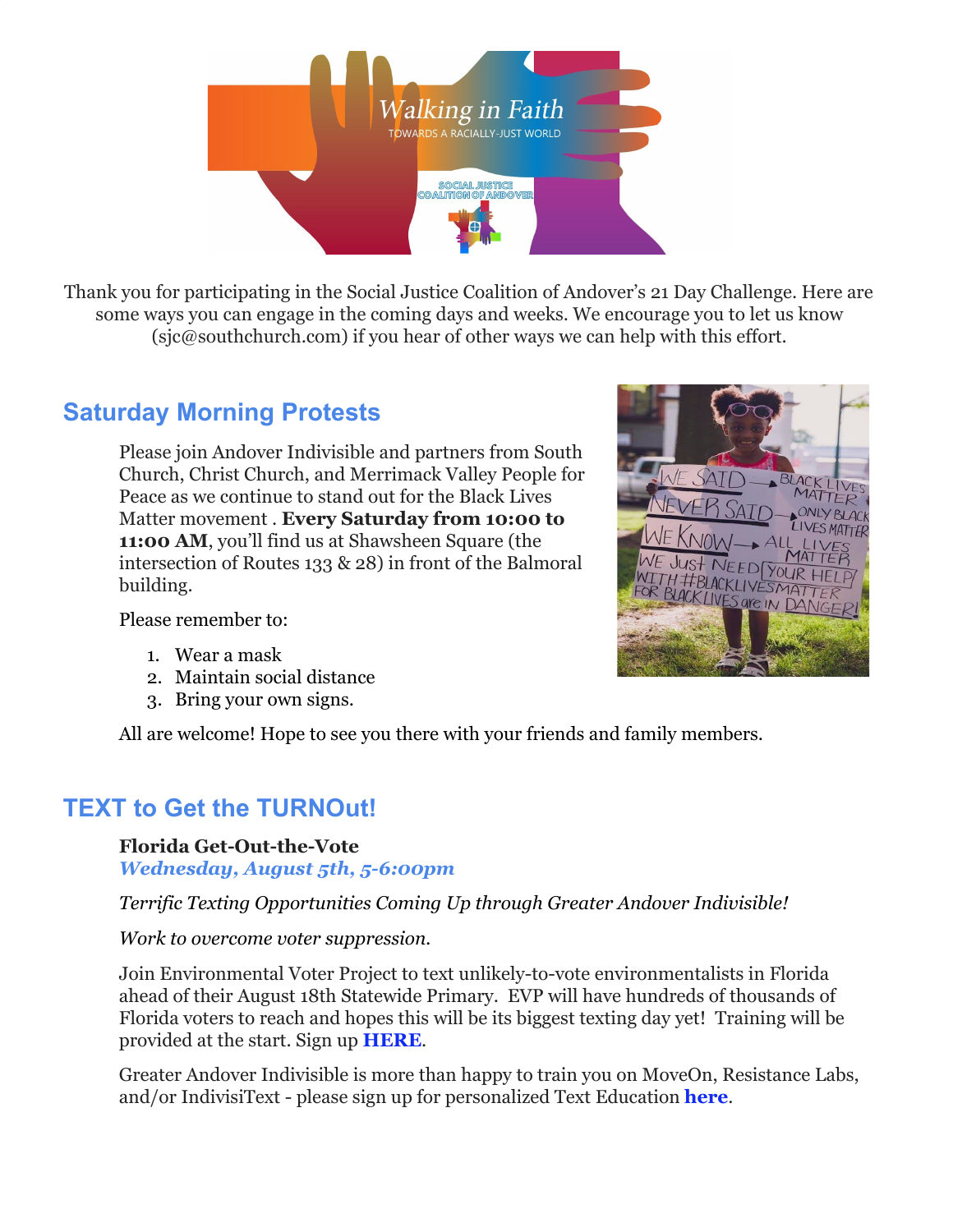# **Andover Town Meeting, & events at Memorial Hall Library**

### **Community Forum**

*[Wednesday, July 29th, 2020 - 7:00pm](https://www.eventkeeper.com/code/remind.cfm?curOrg=MHL&curEvtID=6495314&tfPopup=1)*

The Town of Andover will host a community forum on race, diversity, and inclusion. Information on how to access the virtual meeting will be posted at www.andoverma.gov/forum.

### **South Church's Faith Forum**

**Faith Forum** will continue to discuss Racial Justice through August, and on August 2, will discuss the book, *American Blindspot: Race, Class, Religion, and the Trump Presidency* by Gerardo Marti.

### **Suppressed: The Fight to Vote - Virtual Program**

 *[Wednesday, August 5, 2020 - 7:00pm](https://www.eventkeeper.com/code/remind.cfm?curOrg=MHL&curEvtID=6495314&tfPopup=1)*

A screening of **Suppressed: The Fight to Vote**, a 35 minute documentary by Robert Greenwald and [Brave](https://www.bravenewfilms.org/) [New Films,](https://www.bravenewfilms.org/) about the 2018 election in Georgia, will be followed by a discussion facilitated by Caroline Cole of the Andover/North Andover League of Women Voters.

This program will be held over Zoom. Registration is required. The link will be sent to registered participants the day of the event.

The new documentary by Robert Greenwald (Director of *Outfoxed*, *Walmart: The High Cost of Low Price*, and *Making A Killing: Guns, Greed, & the NRA*) weaves together personal stories from voters across the state of Georgia to paint an undeniable picture of voter suppression in the 2018 midterm election where Stacey Abrams fought to become the first Black female governor in the U.S. The issues Georgians faced included polling place







July 29, 2020<br>7:00 PM

Visit www.andoverma.gov/forum to<br>join us for a discussion on<br>addressing racism and building an<br>inclusive community